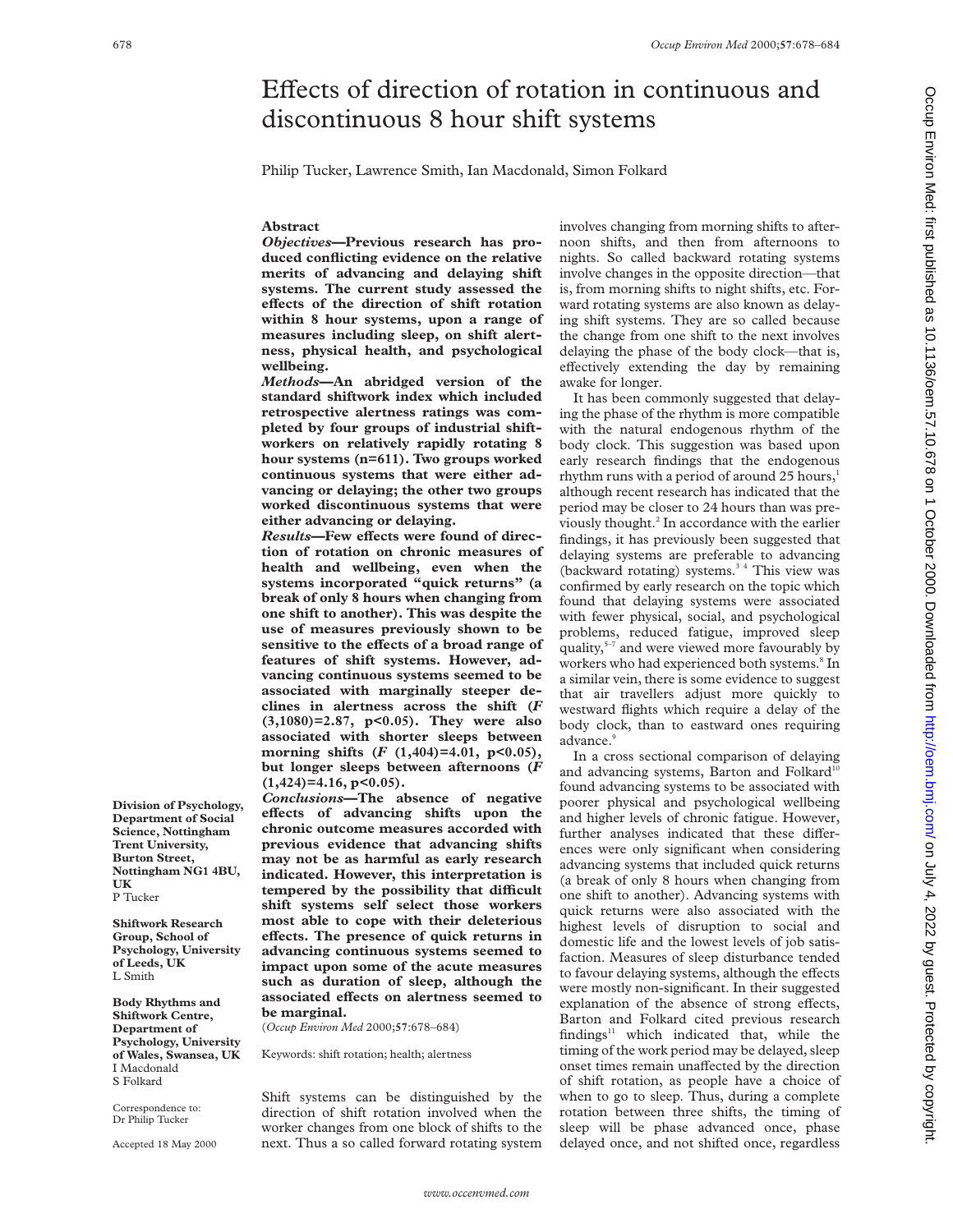of whether or not workers are on an advancing or delaying shift system. Barton and Folkard concluded that direction of rotation may be less critical than the combination of direction of rotation and the duration of break when changing from one shift to another.

Barton *et al*<sup>12</sup> reported a longitudinal study of the effects of changing from a delaying to an advancing system. They found an increase in sleep difficulties between successive afternoon shifts which they attributed to undesired adaptation to working nights immediately before working afternoons. Few differences between the two types of system were found in health and wellbeing, and it was concluded that advancing shifts may not be as harmful as originally suggested. The main implications of their findings related to acute effects, although it was conceded that the 6 months over which the study was conducted may not have been sufficient time for the build up of health related problems. A further caveat to their results was that the systems under study were discontinuous and did not include any quick returns. The results of the two studies by Barton *et al* taken together suggest that further research into the deleterious effects of advancing systems should focus upon those systems which include quick returns.

We are unaware of any published work that has examined the effects of direction of rotation on shift alertness. Nevertheless, we have already found that advancing systems, and particularly those which incorporate quick returns, are associated with higher levels of chronic fatigue and more disruption of sleep, as described by Barton and Folkard.10 Barton *et al*<sup>12</sup> concluded that the main implications of a change from a delaying to an advancing system related to acute negative effects, which included increased sleep difficulties between successive afternoon shifts. Thus it seems possible that advancing systems, particularly those which incorporate quick returns, may be associated with lower levels of alertness. However, there is some recent evidence which indirectly counters this prediction. Macdonald *et al*<sup>13</sup> found only slight evidence of a detrimental effect of the presence of quick returns within a shift schedule, on accident rates in the steel industry.

Previous research has produced inconsistent findings about the relative merits and demerits of delaying and advancing shift systems. The objective of the current study was to shed new light on this conflict, by assessing the effects of the direction of rotation within 8 hour systems, on a range of acute and chronic measures including sleep, on shift alertness, physical health, and psychological wellbeing. Alertness does not seem to have previously been examined relative to direction of rotation, and is especially salient in the light of previous suggestions that the effects of rotation are primarily acute in nature. Also, our study aims to provide a focus on the effects of quick returns. The study incorporates data from workers on both 8 hour continuous and discontinuous systems. Continuity of 8 hour systems is rarely studied in this context, as the

choice of whether to implement either a continuous or discontinuous system will nearly always be based on economic considerations, rather than ergonomic ones. However, certain features of shift systems, such as the duration of rest breaks, are usually jointly determined by both the direction of rotation and by whether or not the system is continuous. Therefore it is of interest to ascertain whether continuity of a system moderates the effects of direction of rotation on outcome variables.

# **Methods**

# PARTICIPANTS AND SHIFT SYSTEMS

The participant organisations were all manufacturing companies—for example, steel, chemicals, oil, aluminium, chipboard, glassfibre, food, and metal containers. The sample comprised four groups of workers on 8 hour shifts systems, either working delaying continuous systems (n=133); advancing continuous systems (n=143); delaying discontinuous systems (n=65); or advancing discontinuous systems (n=270). All but two of the continuous systems were advancing or delaying 2-2-3 combination of mornings, afternoons, and nights (the exceptions were similar 2-2-2 systems). In this type of system, rotation is between blocks of either 2 (or 3) shifts of each type, with the block of three shifts alternating between mornings, afternoons, nights, and rest days on each cycle of the rota. The discontinuous systems were weekly rotating, involving 5 days (or 4 nights) on a given shift, followed by the weekend off. The continuous and discontinuous shift systems examined involved four and three teams, respectively. The four main types of system (including both the 2-2-3 and 2-2-2 versions of the continuous systems) are illustrated in table 1. Ninety eight per cent of the sample were men and 84% were married or living with a partner.

#### **MEASURES**

A questionnaire was distributed to volunteers at 15 United Kingdom companies which had agreed to participate in the study, through health and safety officers, personnel services managers, or occupational health doctors or nurses. It was not possible to determine the precise response rates as these were subject to the number of questionnaires that the health and safety officers, etc, chose to give out. Questionnaires were returned directly to the authors in prepaid postage envelopes.

A revised version of the standard shiftwork index (SSI) called the survey of shiftwork (SOS) was used. The major revisions included the omission of items and scales from the SSI that related to individual differences, on the basis of psychometric criteria, as well as the inclusion of new scales. This resulted in a shorter battery of scales aimed at increasing compliance and response rates. The SOS comprised a set of items and scales specifically selected for use in shiftwork research. The psychometric properties of the scales have been established as generally highly satisfactory.<sup>14 15</sup>

A full description of the original SSI measures, their psychometric properties, and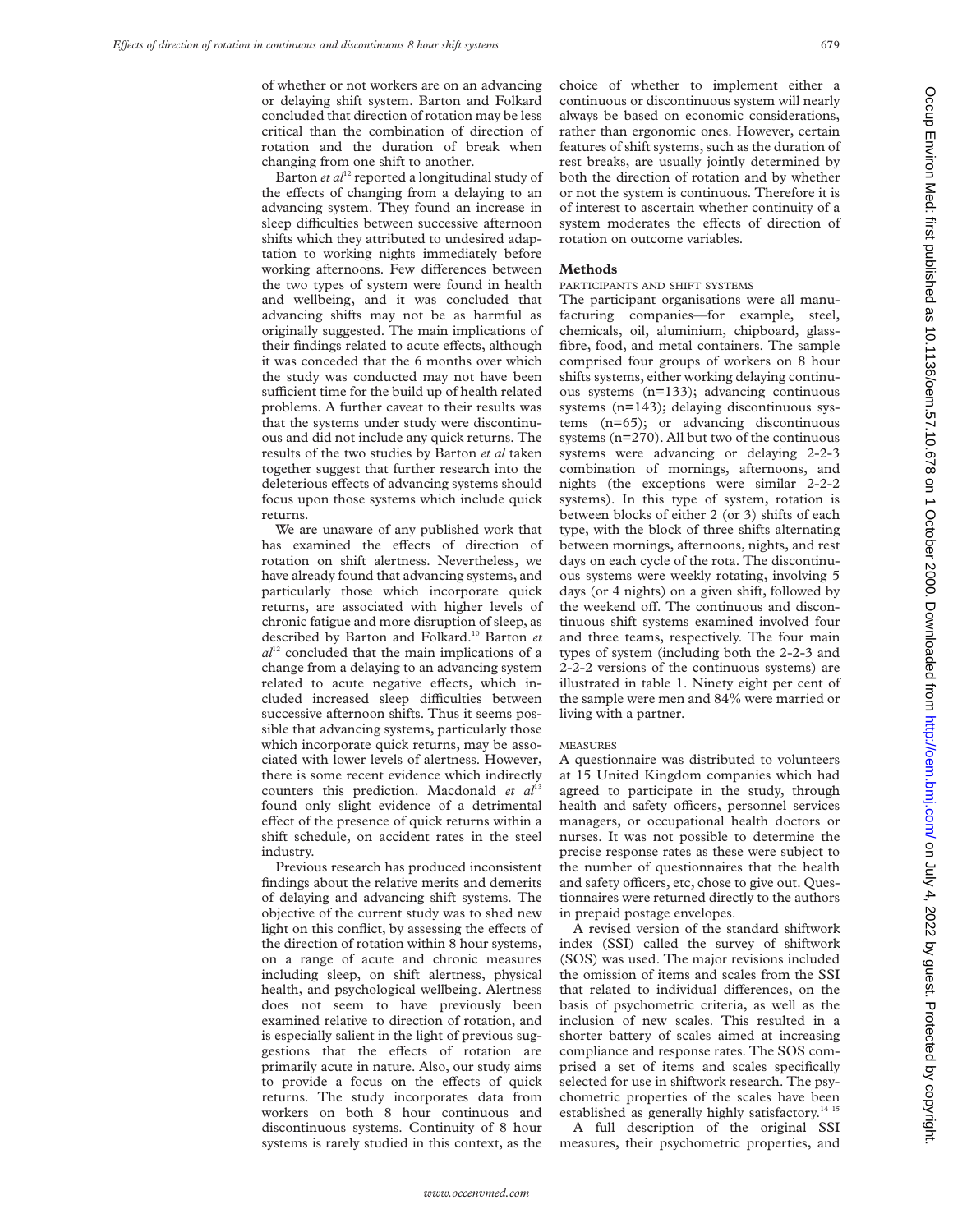*Table 1 Shift rotas worked by the four groups (including both 2-2-3 and 2-2-2 versions of the continuous systems), over a 28 day period*

|                                                                                                  | Dav |                     |  |                |                |                                                                 |  |               |                                                                                                    |  |  |          |    |  |                             |  |    |       |    |                |  |  |
|--------------------------------------------------------------------------------------------------|-----|---------------------|--|----------------|----------------|-----------------------------------------------------------------|--|---------------|----------------------------------------------------------------------------------------------------|--|--|----------|----|--|-----------------------------|--|----|-------|----|----------------|--|--|
|                                                                                                  |     | $1 \quad 2 \quad 3$ |  | $\overline{4}$ | 5 <sup>5</sup> | 6                                                               |  | $\mathcal{S}$ | 9                                                                                                  |  |  | 10 11 12 | 13 |  | 14   15   16   17   18   19 |  | 20 | 21 22 | 23 | 24 25 26 27 28 |  |  |
| 8h (2-2-3) Advancing M M N N A A $A = -$ M M N N N A A $A = -$ M M M N N A A $A =$<br>continuous |     |                     |  |                |                |                                                                 |  |               |                                                                                                    |  |  |          |    |  |                             |  |    |       |    |                |  |  |
| 8h (2-2-2) Advancing M M N N A A - - M M N N A A - - M M A A N N - - M M A A<br>continuous       |     |                     |  |                |                |                                                                 |  |               |                                                                                                    |  |  |          |    |  |                             |  |    |       |    |                |  |  |
| $8h(2-2-3)$ Delaying<br>continuous                                                               |     |                     |  |                |                |                                                                 |  |               | M M A A N N N - - M M A A A N N - - M M M A A N N - -                                              |  |  |          |    |  |                             |  |    |       |    |                |  |  |
| $8h(2-2-2)$ Delaying<br>continuous                                                               |     |                     |  |                |                |                                                                 |  |               | $M$ $M$ $A$ $A$ $N$ $N$ $  M$ $M$ $A$ $A$ $N$ $N$ $   M$ $M$ $M$ $A$ $A$ $N$ $N$ $  M$ $M$ $A$ $A$ |  |  |          |    |  |                             |  |    |       |    |                |  |  |
| 8h Advancing<br>discontinuous                                                                    |     |                     |  | N N N N        |                | $\mathcal{L}(\mathcal{L})$ , and $\mathcal{L}(\mathcal{L})$ and |  |               | A A A A A - - M M M M M - - N N N N - -                                                            |  |  |          |    |  |                             |  |    |       |    |                |  |  |
| 8h Delaying<br>discontinuous                                                                     |     |                     |  |                |                |                                                                 |  |               | M M M M M - - A A A A A - - N N N N - - -                                                          |  |  |          |    |  |                             |  |    |       |    | M M M M M – –  |  |  |

D=day shift; N=night shift; M=morning shift; A= afternoon shift; –=rest day.

the development of the battery were provided by Barton *et al*. <sup>16</sup> The composition of the battery was founded on the research evidence that the nature of the shift schedule worked can impact on both the biological and social rhythms of the shiftworker. The disturbance of biological and social rhythms may result in various problems for many shiftworkers. The most common problems can be broadly classified as acute (sleep disturbances and difficulties in maintaining alertness) and chronic (increased fatigue; impairment of physical and psychological health, and disruption to family and social life).

#### *Acute measures used*

*Sleep duration*—These were calculated for each shift and gave an indication of normal sleep onset and wake up times relative to the respondents' shifts and rest days. Naps were not included.

*Sleep disturbance scales*—These scales each comprised five items. The items asked the respondent what they thought about the amount of sleep they normally had, how well they slept, how rested they felt after sleep, whether they ever woke earlier than intended, and whether they had difficulty falling sleep. Sleep disturbance measures were obtained for morning shifts; afternoon shifts; night shifts; and rest days.

*Retrospective alertness rating scales*—A measure developed by Folkard *et al*. <sup>15</sup> It was an additional measure which was not included in the original SSI. Respondents were asked to indicate how alert or sleepy they normally felt at 2 hourly intervals before, during, and after the shifts that they normally worked. In the case of the night shift they were asked to do this for their second and subsequent successive night shifts rather than their first. This was to avoid any potential difference on the first night shift that might result from the typically longer period of wakefulness beforehand. Respondents rated how alert they felt at 2 hourly intervals on a nine point rating scale, 1 being equal to very alert and 9 being equal to very sleepy (fighting sleep). For the analyses the scales were reverse scored so that higher scores were indicative of greater alertness.

## *Chronic measures used*

*Chronic fatigue*—This three item scale measured a general persistent tiredness and lack of energy irrespective of whether a person has had enough sleep or has been working hard, and which persists even on rest days and holidays.

*Psychological wellbeing*—The 12 item version of the general health questionnaire<sup>17</sup> was used. The items variously referred to the respondents emotional state and coping ability. This is a standardised screening test for detecting minor psychiatric disorders in the general population. In the current study, it was used as a single measure of mental health over the past few weeks which was computed by adding individual scores on the 12 items.<sup>18</sup>

*Neuroticism*—This was a six item scale extracted from the 12 item Eysenck personality inventory.19 Neuroticism has been found to act as an outcome variable in previous shiftwork research.<sup>20</sup><sup>21</sup>

*Physical health questionnaire*—Two subscales, each of eight items, measured the incidence of symptoms of digestive problems and symptoms that may be associated with cardiovascular disease, and there was a single item which measured susceptibility to minor infectious diseases. Also, four items indexed the experience of musculoskeletal pain in different parts of the body.

*Social and domestic disruption*—Three independent items were used to measure the degree of interference of the shift system in social life, domestic life, and non-domestic life—for example going to the doctor, dentist, or bank. *Shift system advantages*—This single item asked the question "Do you feel that overall the advantages of your shift system outweigh the disadvantages?" It was scored on a five point Likert scale so that higher scores were associated with more negative attitudes towards their shift system.

As well as these outcome variables, the questionnaire also tapped a set of moderator variables.

## *Moderator variables*

*Biographical information*—This included questions on age, sex, marital status, numbers of dependants, duration of experience of work, shiftwork, and their current rota, contracted and actual work hours, shift changeover time, and time taken to travel to and from work for each shift.

*Workload scale*—A single item measure of perceived workload on each shift.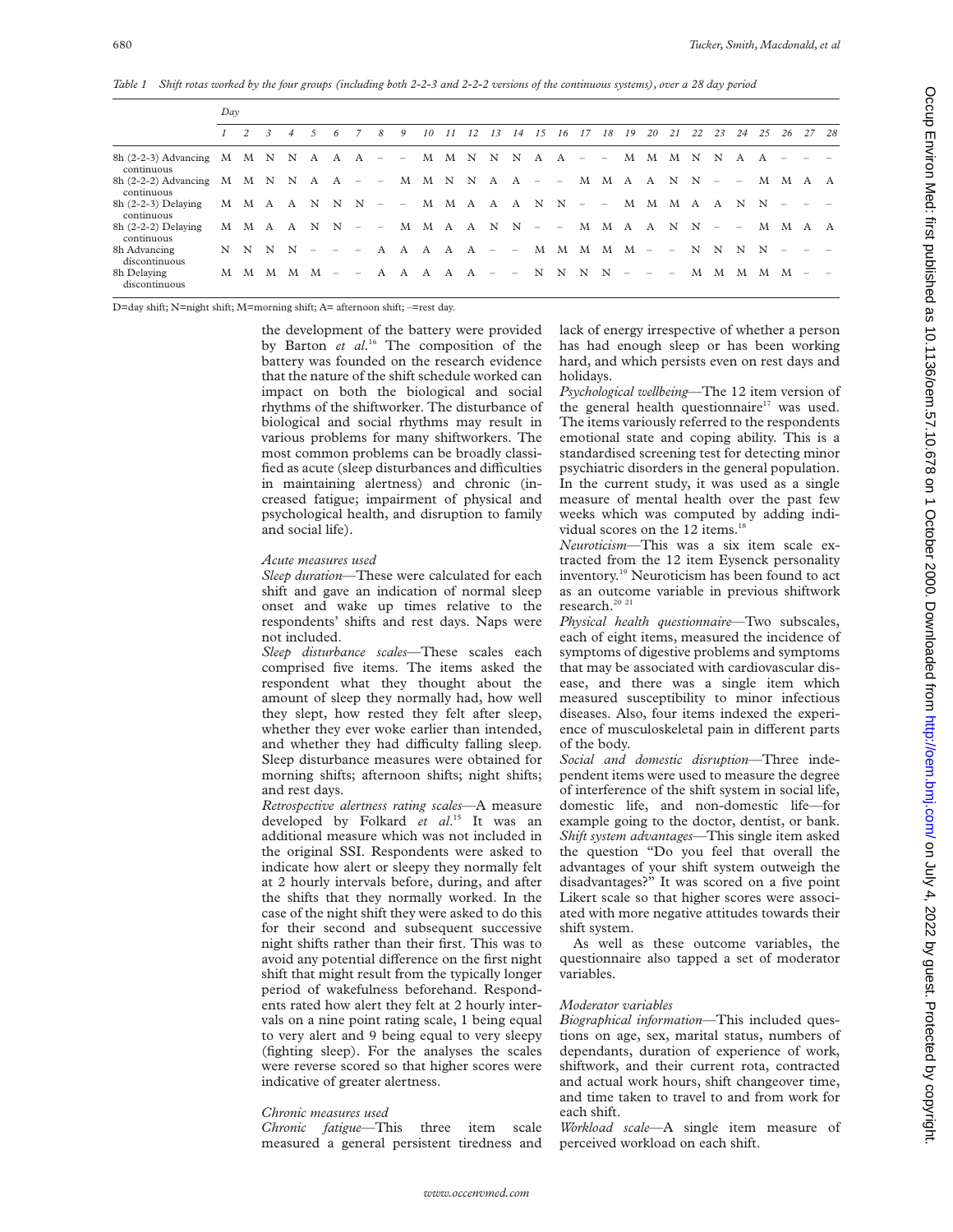*Table 2 Individual diVerence and biographical information, as functions of direction of rotation and continuity (adjusted means)*

|                                          | Continuous |            |           |            | Discontinuous |            |                  |            |       |                          |                |                            |  |
|------------------------------------------|------------|------------|-----------|------------|---------------|------------|------------------|------------|-------|--------------------------|----------------|----------------------------|--|
|                                          | Delaying   |            | Advancing |            | Delaying      |            | <b>Advancing</b> |            |       |                          |                |                            |  |
|                                          | mean       | <b>SEM</b> | mean      | <b>SEM</b> | mean          | <b>SEM</b> | mean             | <b>SEM</b> | df    | $F_{\mathit{Direction}}$ | $F$ Continuity | $F_{\tiny\it Interaction}$ |  |
| Age $(y)$                                | 41.69      | 0.88       | 40.99     | 0.85       | 40.36         | 1.30       | 37.90            | 0.73       | 1,523 | 2.69                     | $5.24*$        | 0.823                      |  |
| Number of dependants                     | 1.12       | 0.10       | 1.32      | 0.10       | 1.13          | 0.15       | 1.21             | 0.08       | 1,508 | 1.55                     | 0.19           | 0.35                       |  |
| Shiftwork experience (y)                 | 18.56      | 0.89       | 17.17     | 0.86       | 15.84         | 1.29       | 11.83            | 0.74       | 1,528 | $7.80**$                 | $17.41***$     | 1.83                       |  |
| Work experience (y)                      | 25.57      | 0.94       | 24.73     | 0.90       | 24.00         | 1.41       | 20.66            | 0.78       | 1,521 | $4.05*$                  | $7.41**$       | 1.46                       |  |
| Present rota experience (y)              | 13.22      | 0.72       | 9.79      | 0.69       | 9.98          | 1.04       | 7.39             | 0.59       | 1,527 | $15.04***$               | $13.20***$     | 0.29                       |  |
| Actual work hours                        | 45.29      | 0.61       | 44.89     | 0.58       | 45.80         | 0.86       | 42.19            | 0.50       | 1,515 | $9.40**$                 | 2.82           | $6.05*$                    |  |
| Contracted work hours                    | 38.47      | 0.28       | 40.32     | 0.26       | 40.56         | 0.40       | 38.12            | 0.22       | 1,525 | 0.96                     | 0.04           | $52.06***$                 |  |
| Average commuting time (mins)            | 19.52      | 1.50       | 19.82     | 1.44       | 24.00         | 2.17       | 19.26            | 1.23       | 1,531 | 1.87                     | 1.45           | 2.40                       |  |
| Perceived workload:                      |            |            |           |            |               |            |                  |            |       |                          |                |                            |  |
| Morning                                  | 3.69       | 0.07       | 3.58      | 0.06       | 3.68          | 0.10       | 3.47             | 0.06       | 1,522 | $4.66*$                  | 0.79           | 0.43                       |  |
| Afternoon                                | 3.43       | 0.06       | 3.47      | 0.06       | 3.53          | 0.10       | 3.33             | 0.05       | 1,521 | 1.47                     | 0.06           | 3.32                       |  |
| Night                                    | 3.07       | 0.07       | 3.33      | 0.06       | 3.45          | 0.10       | 3.18             | 0.06       | 1,518 | 0.02                     | 2.51           | $13.24***$                 |  |
| Work pace                                | 2.83       | 0.11       | 2.73      | 0.10       | 2.98          | 0.16       | 2.92             | 0.09       | 1,521 | 0.48                     | 2.08           | 0.03                       |  |
| Flexibility                              | 4.95       | 0.25       | 4.97      | 0.24       | 4.56          | 0.36       | 5.16             | 0.21       | 1,531 | 1.35                     | 0.14           | 1.14                       |  |
| Morningness                              | 4.50       | 0.22       | 4.36      | 0.21       | 5.25          | 0.31       | 4.78             | 0.18       | 1,528 | 1.70                     | $6.26*$        | 0.52                       |  |
| Perceived sleep need (h)                 | 7.42       | 0.10       | 7.43      | 0.10       | 7.28          | 0.15       | 7.18             | 0.08       | 1,526 | 0.19                     | 3.22           | 0.26                       |  |
| Shift changeover time (night to morning) | 06:37      | 2 min      | 05:55     | 2 min      | 05:59         | 3 min      | 06:00            | 2 min      | 1,524 | $70.56***$               | $43.40***$     | $76.09***$                 |  |

 $x_{p}$ <0.05;  $x_{p}$ <0.01;  $x_{p}$ <0.001.

*Job pacing scale*—A single item measure of the level of control an individual has over the pacing of her or his work.

*Morningness scale*—A single item measure, which gave a measure of individual preferences or predisposition towards greater activity earlier or later in the day.

*Sleep flexibility scale*—This was a single item measure, derived from the circadian type inventory.22 It measured the ability to sleep at unusual times and in unusual places.

*Sleep need*—A single item which provided an indication of the duration of sleep an individual perceived herself or himself to need each day irrespective of which shift they were working. Despite the efforts made to reduce the length of the questionnaire compared with the original SSI, the SOS would exact a cost in effort and time to complete. Thus, as expected with such a large sample, there were data missing across the full range of SOS scales. This inevitably affects the numbers on which the following results are based.

#### ANALYSES

A series of two way analyses of covariance (ANCOVA) were conducted on the outcome variables derived from the SOS measures to examine differences between the four groups. Each analysis examined the factors between groups direction of rotation (delaying versus advancing) and continuity of system (continuous versus discontinuous). As well as the two factors between groups, the analysis of the alertness data also incorporated the factor time of day (12 levels) within groups. Covariates were included in the analysis to avoid confounding the effects of direction of rotation with other factors—such as differences in work environment between the participant organisations—as well as individual differences. The list of covariates was derived from the moderator variables already described. Virtually any of the potential confounders could, in theory, impinge on any of the outcome variables. Therefore, as a general rule, all covariates were included in the analysis of each outcome variable. Two exceptions were made to this rule. Firstly, contracted work hours were

excluded in favour of actual work hours, which was deemed more salient. Secondly, the analyses of duration of sleep and sleep disturbance on a particular shift only incorporated the relevant measures of perceived work load as covariates, rather than incorporating all three work load measures.

Later analyses of significant interactions between groups were conducted by additional analyses of covariance, at each level of the factor under investigation. These incorporated adjustments of the familywise error rate (the probability that a set of multiple comparisons will contain at least one type I error), such that criteria were adjusted for the number of multiple comparisons made within the analysis of a particular interaction.<sup>23</sup> All later analyses adopt a significance criterion of p<0.05. Unless stated otherwise, higher scores are associated with experiencing more of the problem being measured. Reanalyses of the data excluding the 2% of women in the original sample produced only minor changes in the patterns of results reported.

Analyses of variance (ANOVA) were conducted to compare the groups in terms of the moderator variables. The results of these analyses are summarised in table 2. The delaying group had longer experience of working (*F*  $(1,521)$ =4.05, p<0.05), shiftworking in general (*F* (1,528)=7.80, p<0.01), and of their present rota in particular (*F* (1,527)=15.04, p<0.001). The delaying group also worked longer actual hours (*F* (1,515)=9.40, p<0.01). The delaying group reported higher levels of perceived work load on the morning shift  $(F (1,522)=4.66,$ p<0.05). The delaying group had a later night to morning shift changeover  $(F(1,524)=70.56,$ p<0.001). The mean age of the continuous group was higher than that of the discontinuous group (*F* (1,523)=5.24, p<0.05). The continuous group also had greater work experience (*F* (1,521)=7.41, p<0.01), longer experience of shiftworking (*F* (1,528)=17.41, p<0.001), and longer experience of the current rota (*F* (1, 527)=13.20, p<0.001). They reported a lower mean level of morningness  $(F (1, 528)=6.26,$ p<0.05). They also reported a later mean night to morning shift changeover time (*F*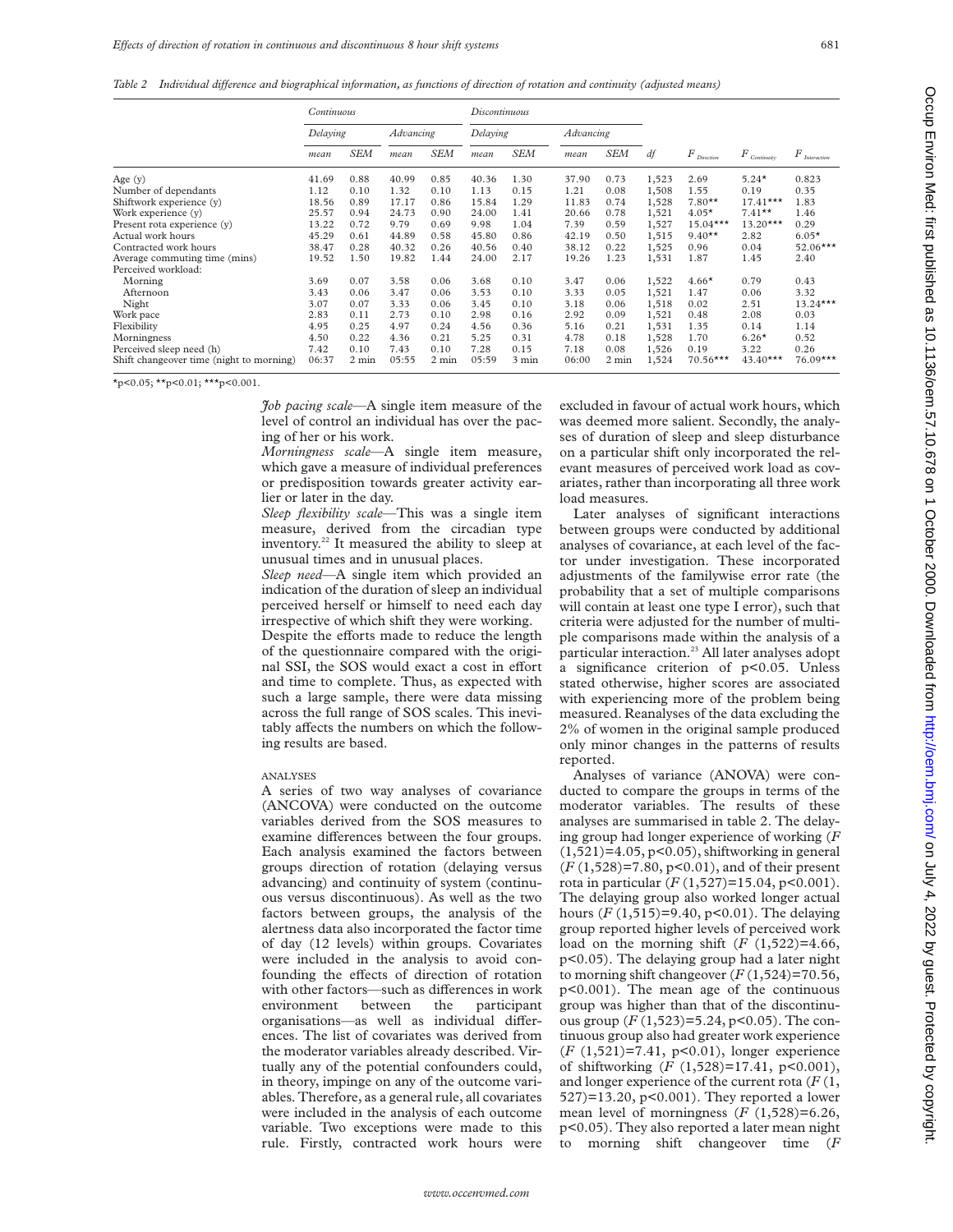*Table 3* Summary of the analysis of the effects of direction of rotation and continuity of system on the sleep measures *(adjusted means)*

|                     | Continuous |      |           |            |          | Discontinuous |           |      |       |               |                              |                                |
|---------------------|------------|------|-----------|------------|----------|---------------|-----------|------|-------|---------------|------------------------------|--------------------------------|
|                     | Delaying   |      | Advancing |            | Delaying |               | Advancing |      |       |               |                              |                                |
|                     | mean       | SEM  | mean      | <b>SEM</b> | mean     | SEM           | mean      | SEM  | df    | $F$ Direction | $F$ $_{\mathit{Continuity}}$ | $F_{\tiny \emph{Interaction}}$ |
| Sleep duration (h): |            |      |           |            |          |               |           |      |       |               |                              |                                |
| Morning             | 6.13       | 0.13 | 5.55      | 0.11       | 6.26     | 0.19          | 6.24      | 0.10 | 1,404 | $4.66*$       | $8.49**$                     | $4.01*$                        |
| Afternoon           | 8.22       | 0.12 | 8.81      | 0.12       | 8.14     | 0.17          | 8.19      | 0.10 | 1,424 | $5.71*$       | $7.24***$                    | $4.16*$                        |
| Before 1st night    | 8.89       | 0.20 | 9.18      | 0.15       | 9.20     | 0.25          | 9.03      | 0.14 | 1,286 | 0.10          | 0.16                         | 1.42                           |
| Night               | 5.78       | 0.14 | 6.05      | 0.12       | 6.61     | 0.19          | 6.47      | 0.11 | 1,421 | 0.19          | $18.41***$                   | 1.92                           |
| After last night    | 4.87       | 0.17 | 5.17      | 0.15       | 5.53     | 0.24          | 5.62      | 0.14 | 1,413 | 1.20          | $9.17**$                     | 0.35                           |
| Rest                | 9.00       | 0.14 | 8.90      | 0.12       | 9.06     | 0.20          | 9.18      | 0.12 | 1,392 | 0.01          | 1.23                         | 0.54                           |
| Sleep disturbance:  |            |      |           |            |          |               |           |      |       |               |                              |                                |
| Morning             | 3.14       | 0.08 | 3.24      | 0.07       | 3.01     | 0.10          | 3.12      | 0.06 | 1,440 | 1.84          | 2.48                         | 0.00                           |
| Afternoon           | 2.37       | 0.07 | 2.45      | 0.06       | 2.43     | 0.09          | 2.58      | 0.05 | 1,440 | 2.70          | 1.90                         | 0.31                           |
| Night               | 3.28       | 0.08 | 3.05      | 0.07       | 2.96     | 0.10          | 3.24      | 0.06 | 1,440 | 0.06          | 0.66                         | $9.44***$                      |
| After last night    | 3.54       | 0.16 | 3.64      | 0.10       | 3.32     | 0.13          | 3.44      | 0.08 | 1,240 | 0.80          | 3.04                         | 0.00                           |
| Rest                | 2.29       | 0.06 | 2.13      | 0.06       | 2.22     | 0.08          | 2.13      | 0.05 | 1,427 | 1.08          | 0.32                         | 0.28                           |

 $* = p < 0.05$ ;  $*$  $p < 0.01$ ;  $*$  $*$  $p < 0.001$ .

 $(1,524)=43.40$ , p<0.001), although a significant interaction between direction of rotation and continuity ( *F* (1,524)=76.09, p<0.001) indicated that this was only true for the continuous group. Also, there were significant interactions between direction of rotation and continuity in the number of actual work hours (*F* (1,515)=6.05, p<0.05), the number of contracted work hours (*F* (1,525)=52.06, p<0.001), and in the levels of perceived work load on the night shift ( *F* (1,518)=13.24, p<0.001).

# **Results**

# ACUTE MEASURES

The results of the analyses of the sleep measures are summarised in table 3. Workers on advancing systems reported shorter sleeps between successive morning shifts ( *F* (1,404)= 4.66, p<0.05), but longer sleeps between<br>successive afternoons  $(F (1.424)=5.71$ . successive afternoons  $(1,424) = 5.71$ , p<0.05). However, analysis of the interactions between continuity and direction of rotation indicated that these effects of direction of rotation were only present within the sample of continuous workers ( *F* (1,404)=4.01, p<0.05; and F  $(1,424)$ =4.16, p<0.05, respectively). By comparison with the other three subgroups in the analysis, those working advancing continuous systems achieved less sleep between successive morning shifts, but longer sleeps between afternoon shifts.

*Table 4 Retrospectively rated alertness as a function of time on shift; analysis of covariance, examining direction of rotation and continuity*

|                                          | df     | F         |
|------------------------------------------|--------|-----------|
| Effects between groups:                  |        |           |
| Direction                                | 1,360  | 1.24      |
| Continuity                               | 1,360  | 0.24      |
| Direction×continuity                     | 1,360  | 0.89      |
| Effects within groups:                   |        |           |
| Shift                                    | 2,720  | $4.52*$   |
| Shift×direction                          | 2,720  | 1.91      |
| Shift×continuity                         | 2,720  | 0.16      |
| Shift×direction×continuity               | 2,720  | 1.27      |
| Time on shift                            | 3,1080 | 2.41      |
| Time on shift×direction                  | 3,1080 | 0.65      |
| Time on shift×continuity                 | 3,1080 | 0.74      |
| Time on shift×direction×continuity       | 3,1080 | $2.87*$   |
| Shift×time on shift                      | 6,2160 | $3.78***$ |
| Shift×time on shift×direction            | 6,2160 | 0.25      |
| Shift×time on shift×continuity           | 6,2160 | 0.46      |
| Shift×time on shift×direction×continuity | 6,2160 | 0.12      |

 $*_p$ <0.05;  $*_p$ <0.01.

Continuous systems were associated with shorter sleeps between successive morning shifts  $(F (1, 404)=8.49, p<0.05)$  and longer sleeps between successive afternoon shifts ( *F*  $(1,424)=7.24$ ,  $p<0.01$ ) (but note the interactions described above). Also, continuous systems were associated with shorter sleeps between successive night shifts ( *F*  $(1,421)=18.41$ ,  $p<0.001$ ) and after the last night shift ( *F* (1,413)=9.17, p<0.01). Another interaction suggested that those working either delaying continuous or advancing discontinuous systems experienced greater sleep disruption between successive night shifts than the other two groups  $(F(1,440)=9.44, p<0.01)$ .

The results of a four way analyses of the retrospective alertness ratings as a function of time on shift, shift, direction of rotation, and continuity are reported in table 4. There was a significant main effect of shift  $(F(2, 720)=4.52,$ p<0.05) and a significant interaction between time on shift and shift ( *F* (6,2160)=3.78, p<0.05), as illustrated in figure 1.

There was also a marginally significant three way interaction between time on shift, direction of rotation, and continuity, such that the most rapid decline, to the lowest level of alertness was found over duration of shift among the advancing continuous group *F* (3,1080)=2.87, p<0.05), as illustrated in figure 2.



*Figure 1 Adjusted mean levels of retrospectively rated alertness as a function of shift and time into shift; vertical*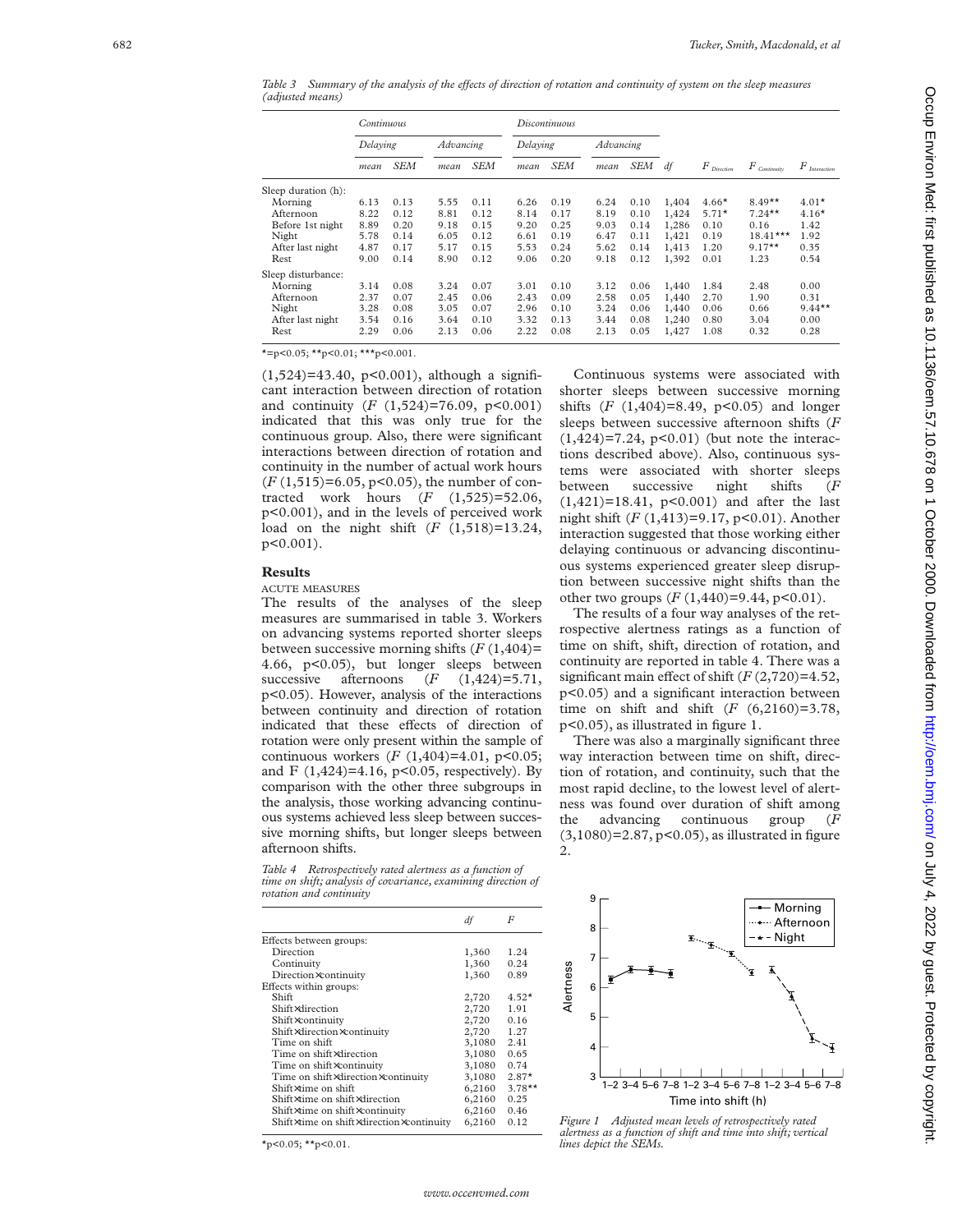

*Figure 2 Adjusted mean levels of retrospectively rated alertness as a function of shift system and time into shift; vertical lines depict the SEMs.*

#### CHRONIC MEASURES

There was no effect of direction of rotation on any of the chronic outcome measures. The discontinuous workers reported greater incidence of musculoskeletal pain  $(F (1,435)=6.19)$ , p<0.05). They also reported higher levels of interference with their domestic life (*F*  $(1,434)=6.81$ ,  $p<0.01$ ) and they rated themselves as less satisfied that the advantages of their system outweighed the disadvantages (*F* (1,431)=19.09, p<0.05, table 5).

## **Discussion**

The findings seem to be generally supportive of the conclusions reached by Barton *et al*, 10 12 that the effects of direction of rotation are primarily acute in nature, and act in combination with the effects of the duration of the break when changing from one shift to another. As has already been noted, it is rare that ergonomic considerations play a significant part in the choice of whether to implement either a continuous or discontinuous system, and so discussion of continuity will be limited to the manner in which this factor moderates the effects associated with direction of rotation.

Interactions were found in the analyses of the data on duration of sleep which indicated that observed differences between advancing and delaying systems were only significant when the

systems in question were continuous. Similarly, there was some evidence from the retrospectively rated alertness data which suggested that the advancing continuous group showed the most rapid decline in alertness levels over the duration of the shift, to the lowest level of alertness that was found among the four groups. However, the size of this effect was marginal.

There was more than one difference between the features of the continuous and discontinuous systems (the speed of rotation, the duration of a break when changing from one shift to the next). This is potentially problematic when attempting to explain the interactions between continuity and direction of rotation found in the acute measures. Nevertheless, there was compelling evidence to suggest that the unique presence of quick returns within the advancing continuous systems was responsible for the negative impact on at least some of the acute measures within this group. By comparison with the other three subgroups, the workers on this system reported longer sleeps between afternoon shifts, but shorter sleeps between successive morning shifts. Quick returns were most likely to feature in the change from night to afternoon shifts, and so the long sleeps between afternoon shifts can be attributed to the need to recover from this shift changeover. This conclusion is supported by the fact that the sleeps between afternoon shifts were longer than the amount of sleep that respondents said that they would ideally need, under normal circumstances.

The shorter sleeps between successive morning shifts may be associated with circadian adaptation, after the prolonged recovery sleeps that are associated with the afternoon shift. Phase delay of the sleep-wake cycle is associated with both later sleep onset times and later waking times. Even if the changeover from afternoon to morning shift does not involve a quick return, it is still quite likely that any phase delay of the sleep-wake cycle that is facilitated by prolonged recovery sleeps while working afternoons, could easily be carried through intervening rest days. The consequence of sleeping longer and waking later when working afternoons, would therefore be increased difficulty in advancing sleep onset to prepare for an early starting morning shift.

Table 5 Summary of the analysis of the effects of direction of rotation and continuity of system on the chronic outcome measures (adjusted means)

| Continuous |            |           |            |          |            |                  |            |       |      |               |                                |
|------------|------------|-----------|------------|----------|------------|------------------|------------|-------|------|---------------|--------------------------------|
| Delaying   |            | Advancing |            | Delaying |            | <b>Advancing</b> |            |       |      |               |                                |
| mean       | <b>SEM</b> | mean      | <b>SEM</b> | mean     | <b>SEM</b> | mean             | <b>SEM</b> | df    |      |               | $F_{\tiny \emph{Interaction}}$ |
| 2.93       | 0.10       | 2.97      | 0.08       | 2.88     | 0.12       | 2.84             | 0.07       | 1,434 | 0.00 | 0.83          | 0.14                           |
| 11.00      | 0.55       | 11.28     | 0.46       | 11.01    | 0.71       | 11.84            | 0.42       | 1,427 | 0.98 | 0.26          | 0.24                           |
| 2.12       | 0.06       | 2.02      | 0.05       | 1.91     | 0.08       | 2.01             | 0.05       | 1,435 | 0.00 | 2.82          | 2.28                           |
| 13.74      | 0.54       | 14.11     | 0.45       | 14.51    | 0.69       | 15.37            | 0.41       | 1,435 | 1.28 | 3.41          | 0.20                           |
| 10.42      | 0.40       | 10.84     | 0.34       | 10.66    | 0.52       | 11.49            | 0.31       | 1,435 | 2.33 | 1.17          | 0.24                           |
| 1.98       | 0.08       | 1.91      | 0.07       | 2.00     | 0.11       | 1.96             | 0.06       | 1,435 | 0.36 | 0.18          | 0.03                           |
| 1.84       | 0.08       | 1.85      | 0.06       | 2.05     | 0.10       | 2.03             | 0.06       | 1,435 | 0.00 | $6.19*$       | 0.06                           |
| 3.42       | 0.12       | 3.58      | 0.10       | 3.68     | 0.16       | 3.47             | 0.10       | 1,434 | 0.02 | 0.33          | 2.19                           |
| 3.07       | 0.13       | 3.19      | 0.11       | 3.47     | 0.17       | 3.49             | 0.10       | 1,434 | 0.28 | $6.81**$      | 0.14                           |
| 2.09       | 0.14       | 1.99      | 0.12       | 2.25     | 0.18       | 2.33             | 0.10       | 1,434 | 0.00 | 3.13          | 0.42                           |
| 2.84       | 0.14       | 2.85      | 0.12       | 3.58     | 0.18       | 3.34             | 0.10       | 1,431 | 0.66 | $19.09***$    | 0.86                           |
|            |            |           |            |          |            | Discontinuous    |            |       |      | $F$ Direction | $F$ Continuity                 |

 $\star$ p<0.05;  $\star\star$ p<0.01;  $\star\star\star$ p<0.001.